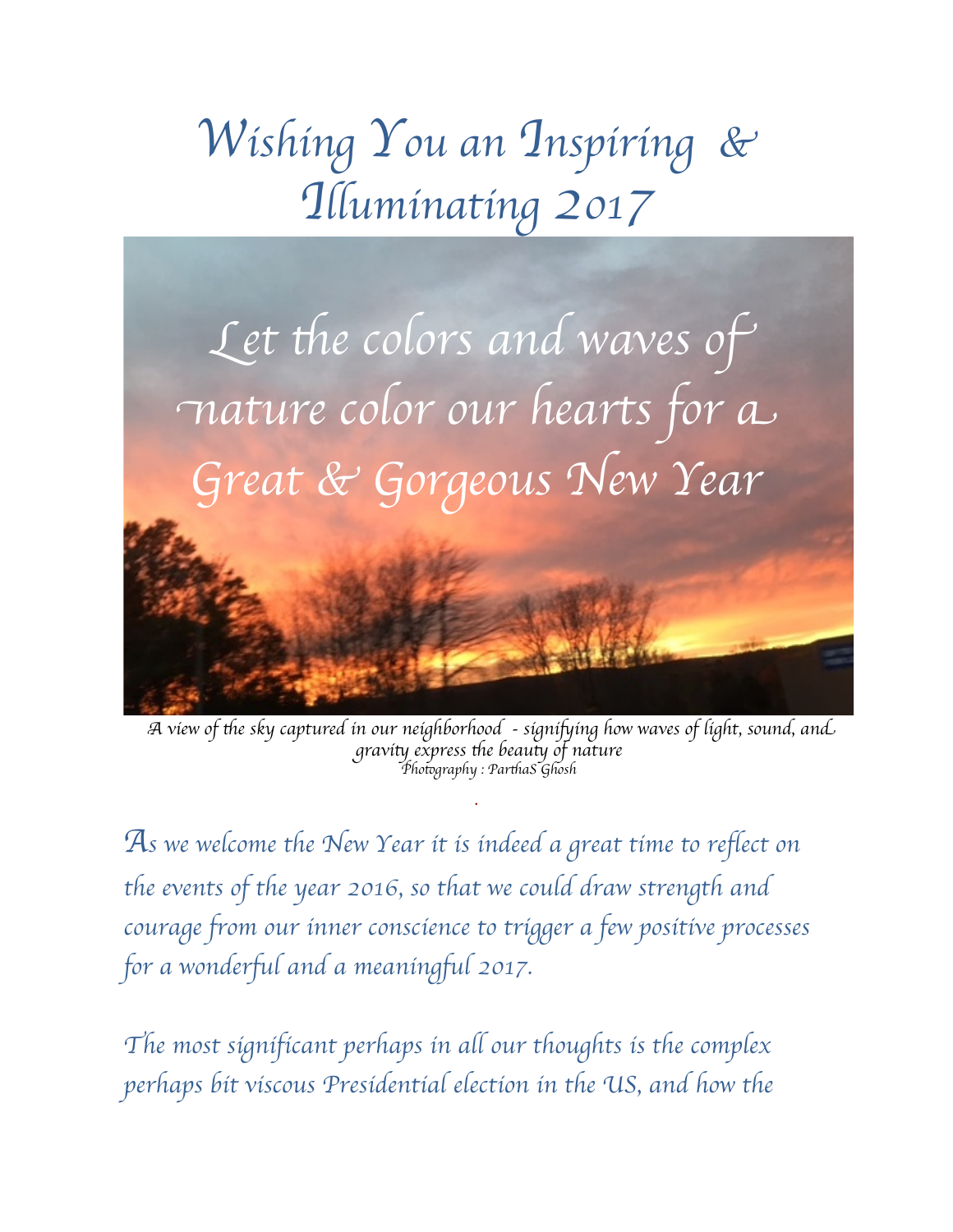*untested leadership instincts might play out to shape domestic and international social, political and economic constructs. Particularly concerning is the narrative behind Internet hacking compromising the democratic process in a nation which the world has looked up to in advancing the governance of nations, while unsettling geopolitical dynamics between Russia and the West.*

*At the same time, - the continuous massacre of human dignity in Middle East, particularly in Syria and Iraq, Israel*'*s confused stance towards two state solution, the rising challenges of mass movement of people across borders leading to rise of nationalism in Europe, are today putting an average person in a continuous state of despair and fear. All of such set backs, underscore the need to rethink what must constitute Leadership in the years ahead?*

*The big question that might haunt our minds is how well are we equipped to harness the power of technology for safer, secured, sustainable & equitable socio-economic advance? We too often are drawn into the narrow dark lanes of being, to serve our own personal agenda, not too infrequently distorted by myopic instincts. In the process divides between people only widen, value of human conscience only diminish, great possibilities fragment & scatter, and most importantly our inner spiritual & intellectual energy only dilute.*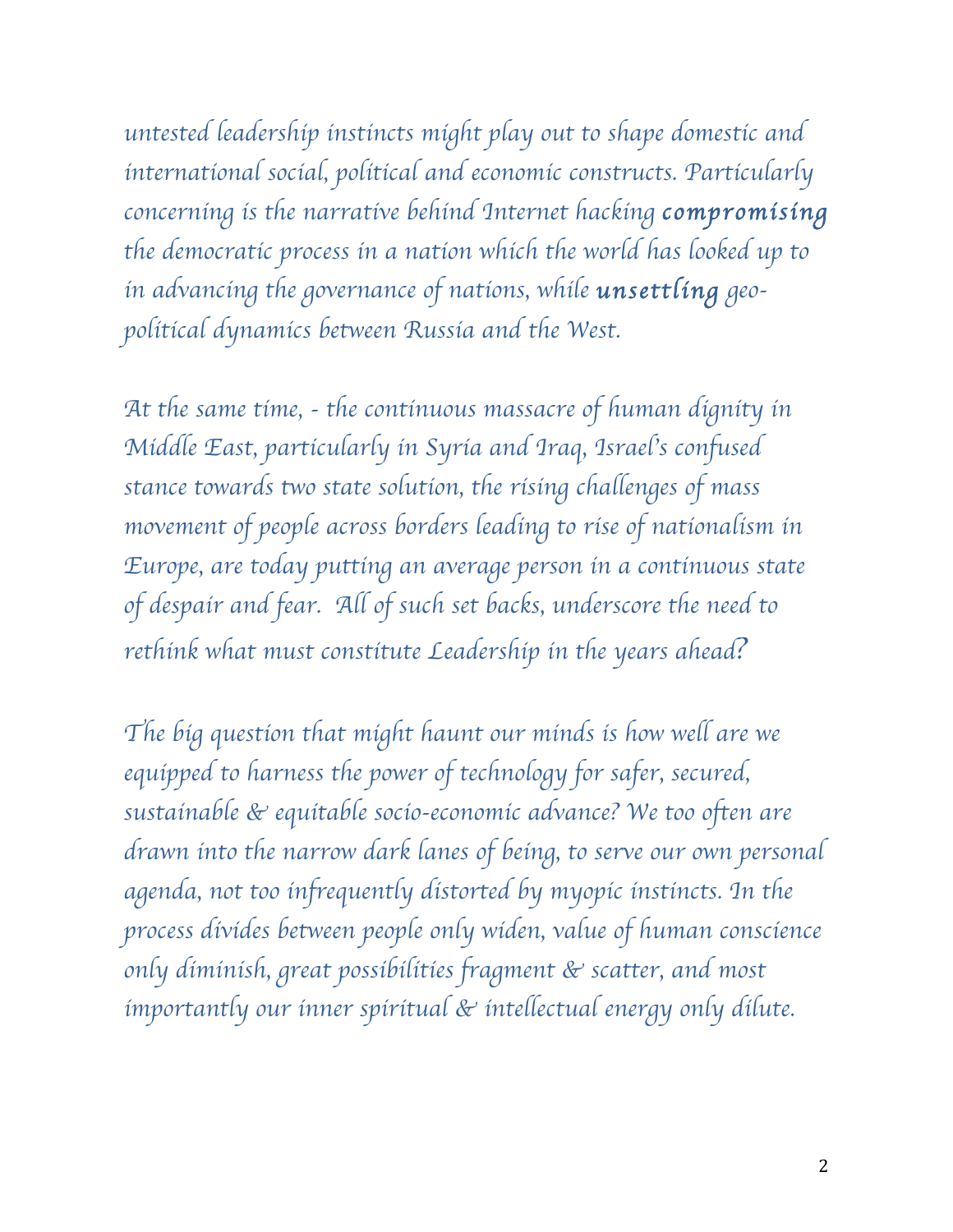*During such moments could we draw inspiration from science? In 2016, the discovery of gravitational waves has transformed the contour scientific thought process in a most fundamental fashion. During the first half of 2016, physicists announced that they have sensed subtle rumbling of ripple in space-time, because of the collision of two black holes some 1.3 Billion years ago. As our understanding of radio to light waves opened up vast universe of opportunities, it is my hope gravitational waves will help us to understand more subtle powers of nature to explore more profound possibilities that will celebrate goodness of humankind.* 

*We should be thankful to mother nature that time to time she allows us to observe and perhaps understand the subtle but powerful forces of the universe, which open up new possibilities in advancing of our civilization. After all, as the sphere of our knowledge expands, the surface area of unknown dark space only expands. As long as we remain humble and inquisitive, we could build on the wisdom of today to explore the waves unknown. For sure with the goodness in our heart, we could well orchestrate our different tendencies towards a* "*human symphony*"*. A universal music, which Vedas have captured in the sound* "*Om*"(əʊm)*, - that everyone in the planet could celebrate. Let*'*s pray when wise thoughts come together, the ripples on our space-time canvas like gravitational waves created by the collision of black-holes, will always illuminate the nature of human.*